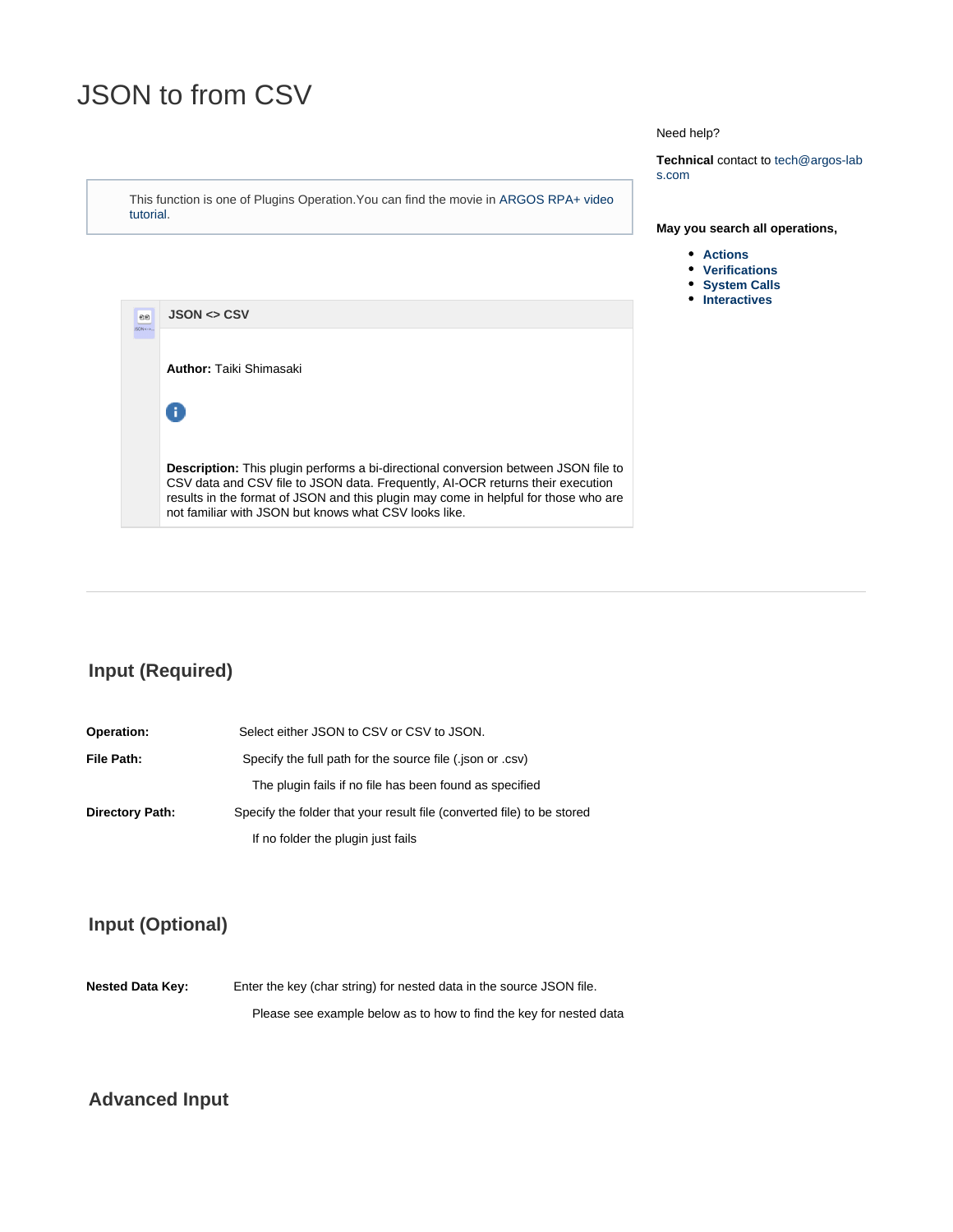| <b>Encode Format</b>        | Default is UFT-8                                                                                  |
|-----------------------------|---------------------------------------------------------------------------------------------------|
| <b>File Name</b>            | If wish to specify a file name for the output (converted) file please specify the file name here. |
|                             | When no file name has been specified the source file's file name will be used.                    |
| <b>File Name Validation</b> | Checks the validity of the file name                                                              |
|                             | Options are                                                                                       |
|                             | Return failure                                                                                    |
|                             | Sanitize                                                                                          |
| If File Exists              | Decides the behavior of the automation when file name is already in existence                     |
|                             | Options are                                                                                       |
|                             | <b>Return Failure</b>                                                                             |
|                             | Add (n) at the end                                                                                |
|                             | Overwrite                                                                                         |
|                             |                                                                                                   |
| Output                      | Converted file (.json or .csv)                                                                    |
|                             |                                                                                                   |
| <b>Return Value</b>         | Full file-path of the converted file                                                              |
|                             | For all String, CSV, and File                                                                     |
| <b>Return Code</b>          | 0 for success                                                                                     |
|                             |                                                                                                   |



**How to set parameters**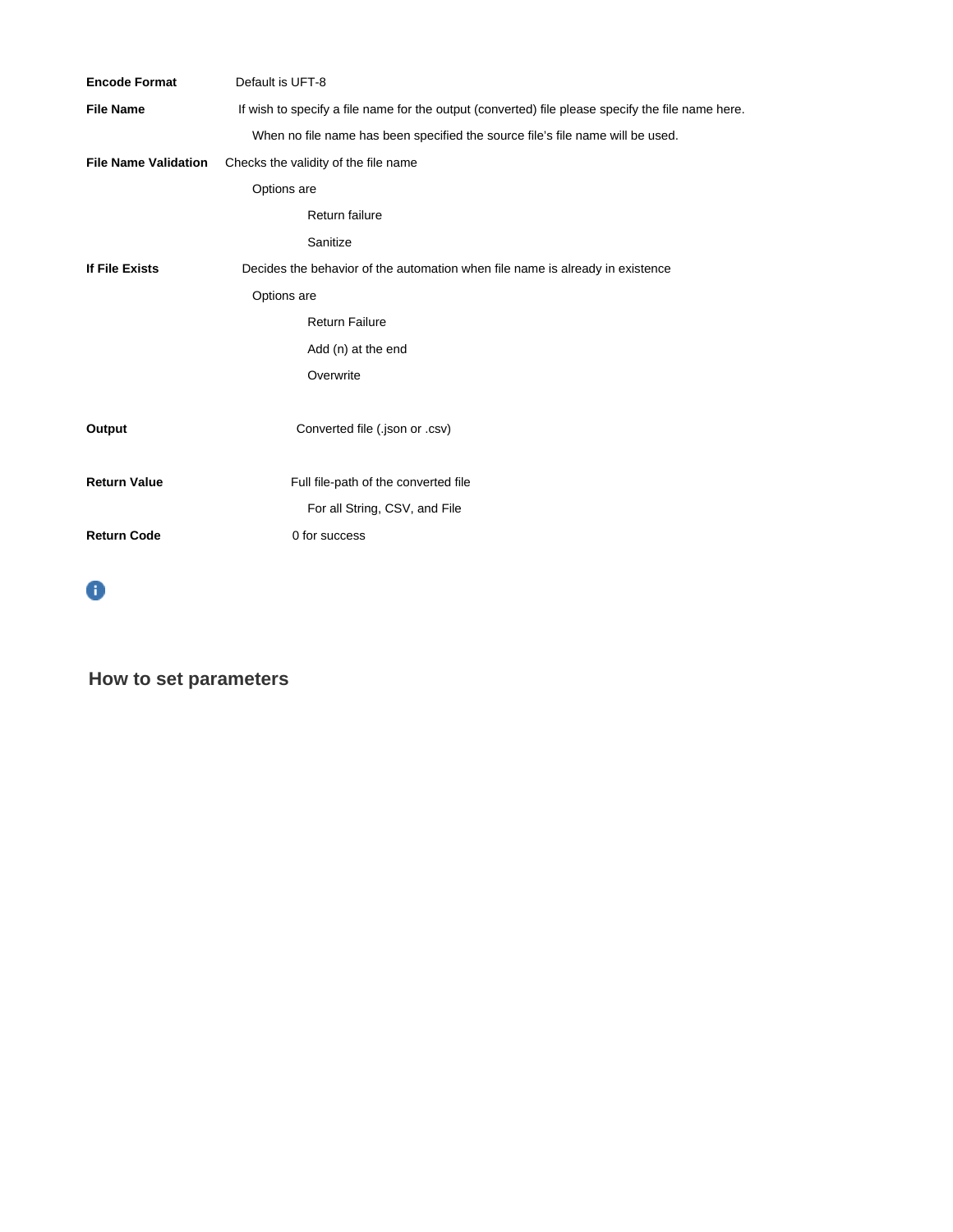| Plugin<br>$\checkmark$                                            | ee  SON<->CSV                                                                                                                                                                                |                                                                                                                                                  |  |  |
|-------------------------------------------------------------------|----------------------------------------------------------------------------------------------------------------------------------------------------------------------------------------------|--------------------------------------------------------------------------------------------------------------------------------------------------|--|--|
| <b>Description</b><br>Plugin version<br>Properties                | Write a comment<br>3.303.1800                                                                                                                                                                | Select either one of two operations<br>1). Converting JSON to CSV<br>2). Converting CSV to JSON                                                  |  |  |
| Operation<br><b>File Path</b>                                     | <b>JSON2CSV</b><br>Select file                                                                                                                                                               | Specify file path of the source (original) file.<br>If the file does not exist, the plugin fails                                                 |  |  |
| <b>Directory Path</b><br>Rested Data Key                          |                                                                                                                                                                                              | Specify the folder path of the result (converted) file.<br>If the folder does not exist, the plugin fails                                        |  |  |
| $\times$ Advanced                                                 |                                                                                                                                                                                              | For JSON data that has nested list (marked with []), extraction is possible<br>by specify in the name of the list (Key). See below for examples. |  |  |
| $\Box$ File Encoding<br><b>Eile Name</b>                          | $utf-8$                                                                                                                                                                                      | Default data encoding format is UTF-8.                                                                                                           |  |  |
| File Name Valid<br><b>Exists</b>                                  | If wish to give a new name to the output file, specify here. Otherwise, the name<br><b>Return Failure</b><br>of the source (original) file will be given to the result (converted) file too. |                                                                                                                                                  |  |  |
| Add (n) at End<br>Learn about return value<br><b>Return value</b> |                                                                                                                                                                                              | Set the option (rule) for cases when the file name is illegal and<br>when the file does already exist and conflict.                              |  |  |
| Result type<br>VariableName                                       | <b>String</b><br>$\overline{?}$<br>${my, a}$<br>v.                                                                                                                                           | The plugin returns the full file-path of the result (converted) file.                                                                            |  |  |
| Return code handler<br>Success code action                        |                                                                                                                                                                                              |                                                                                                                                                  |  |  |
| $\Omega$                                                          | Proceed<br>▼                                                                                                                                                                                 |                                                                                                                                                  |  |  |

Text from Image

## **Example of Key for nested data (list).**

In the below JSON data, there are two "keys" for nested data (list). They are marked with [ ].

The keys are **monitors** and **disks**.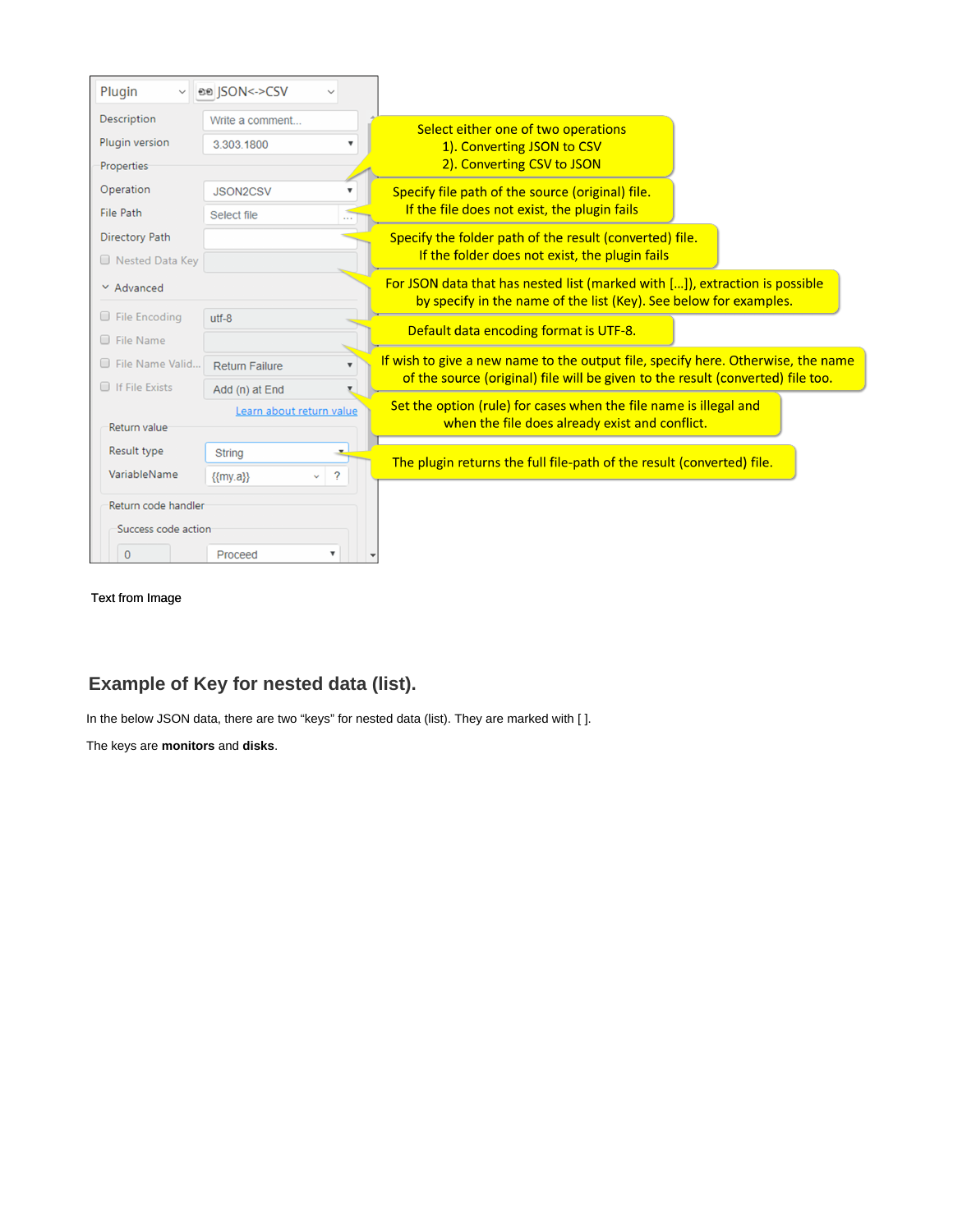```
{
   "platform": {
     "platform":
"Windows-10-10.0.18362-SP0",
     "machine": "AMD64",
     "processor": "Intel64 Family
6 Model 61 Stepping 4, GenuineIntel"
  },
   "monitors":
\lceil {
       "name":
"\\\\.\\DISPLAY1",
"width": 1440, 
"height": 900, 
"width_mm": 286, 
"height_mm": 179, 
"scale": 100
    }
   ],
   "cpu": {
     "count": 4,
     "percent": "53.8%"
   },
   "memory": {
     "total": "7.9G",
     "percent": "56.1%"
   },
   "disks":
[
     {
       "device": "C:\\",
       "total": "116.37G",
       "percent": "37.6%"
     }
   ]
}
```
Then the resulting CSV will look like

| name                 | width | height | widht_mnheight_miscale |     |     |
|----------------------|-------|--------|------------------------|-----|-----|
| <b>:\\.\DISPLAY1</b> | 1440  | 900    | 286                    | -79 | 100 |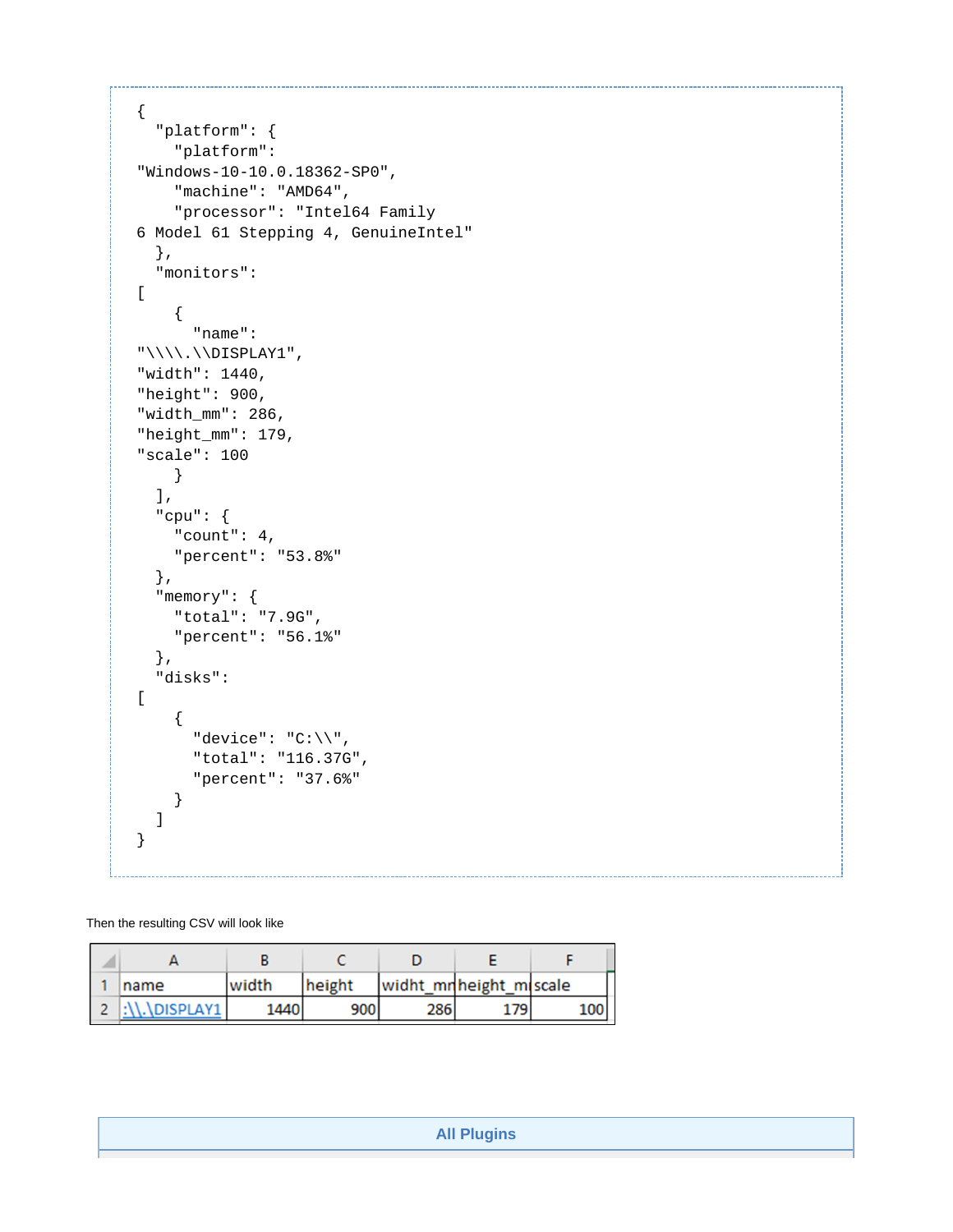- [ABBYY Download](https://wiki.argos-labs.com/display/RPARELNOTE/ABBYY+Download)
- [ABBYY Status](https://wiki.argos-labs.com/display/RPARELNOTE/ABBYY+Status)
- [ABBYY Upload](https://wiki.argos-labs.com/display/RPARELNOTE/ABBYY+Upload)
- [AD LDAP](https://wiki.argos-labs.com/display/RPARELNOTE/AD+LDAP)
- [Adv Send Email](https://wiki.argos-labs.com/display/RPARELNOTE/Adv+Send+Email)
- [API Requests](https://wiki.argos-labs.com/display/RPARELNOTE/API+Requests)
- [ARGOS API](https://wiki.argos-labs.com/display/RPARELNOTE/ARGOS+API)
- [Arithmetic Op](https://wiki.argos-labs.com/display/RPARELNOTE/Arithmetic+Op) [Attach Image](https://wiki.argos-labs.com/display/RPARELNOTE/Attach+Image)
- [AWS S3](https://wiki.argos-labs.com/display/RPARELNOTE/AWS+S3)
- 
- [AWS Textra Rekog](https://wiki.argos-labs.com/display/RPARELNOTE/AWS+Textra+Rekog)
- [Basic Numerical Operations](https://wiki.argos-labs.com/display/RPARELNOTE/Basic+Numerical+Operations) • [Basic String Manipulation](https://wiki.argos-labs.com/display/RPARELNOTE/Basic+String+Manipulation)
- [Bot Collabo](https://wiki.argos-labs.com/display/RPARELNOTE/Bot+Collabo)
- [Box](https://wiki.argos-labs.com/display/RPARELNOTE/Box)
- 
- [Chatwork GetMessage](https://wiki.argos-labs.com/display/RPARELNOTE/Chatwork+GetMessage) • [Chatwork Notification](https://wiki.argos-labs.com/display/RPARELNOTE/Chatwork+Notification)
- [Clipboard](https://wiki.argos-labs.com/display/RPARELNOTE/Clipboard)
- [Codat API](https://wiki.argos-labs.com/display/RPARELNOTE/Codat+API)
- [Convert CharSet](https://wiki.argos-labs.com/display/RPARELNOTE/Convert+CharSet)
- [Convert Image](https://wiki.argos-labs.com/display/RPARELNOTE/Convert+Image)
- [Convert Image II](https://wiki.argos-labs.com/display/RPARELNOTE/Convert+Image+II)
- [Create Newfile](https://wiki.argos-labs.com/display/RPARELNOTE/Create+Newfile)
- [CSV2XLSX](https://wiki.argos-labs.com/display/RPARELNOTE/CSV2XLSX)
- [Data Plot I](https://wiki.argos-labs.com/display/RPARELNOTE/Data+Plot+I)
- [Detect CharSet](https://wiki.argos-labs.com/display/RPARELNOTE/Detect+CharSet)
- [Dialog Calendar](https://wiki.argos-labs.com/display/RPARELNOTE/Dialog+Calendar)
- [Dialog Error](https://wiki.argos-labs.com/display/RPARELNOTE/Dialog+Error)
- [Dialog File Selection](https://wiki.argos-labs.com/display/RPARELNOTE/Dialog+File+Selection)
- [Dialog Forms](https://wiki.argos-labs.com/display/RPARELNOTE/Dialog+Forms)
- [Dialog Info](https://wiki.argos-labs.com/display/RPARELNOTE/Dialog+Info)
- [Dialog Password](https://wiki.argos-labs.com/display/RPARELNOTE/Dialog+Password)
- [Dialog Question](https://wiki.argos-labs.com/display/RPARELNOTE/Dialog+Question)
- [Dialog Text Entry](https://wiki.argos-labs.com/display/RPARELNOTE/Dialog+Text+Entry)
- [Dialog Text Info](https://wiki.argos-labs.com/display/RPARELNOTE/Dialog+Text+Info)
- [Dialog Warning](https://wiki.argos-labs.com/display/RPARELNOTE/Dialog+Warning)
- [Doc2TXT](https://wiki.argos-labs.com/display/RPARELNOTE/Doc2TXT)
- [Docker Remote Service](https://wiki.argos-labs.com/display/RPARELNOTE/Docker+Remote+Service)
- [Drag and Drop](https://wiki.argos-labs.com/display/RPARELNOTE/Drag+and+Drop)
- [Dropbox](https://wiki.argos-labs.com/display/RPARELNOTE/Dropbox)
- [Dynamic Python](https://wiki.argos-labs.com/display/RPARELNOTE/Dynamic+Python)
- [Email IMAP ReadMon](https://wiki.argos-labs.com/display/RPARELNOTE/Email+IMAP+ReadMon)
- [Email Read Mon](https://wiki.argos-labs.com/display/RPARELNOTE/Email+Read+Mon)
- [Env Check](https://wiki.argos-labs.com/display/RPARELNOTE/Env+Check)
- [Env Var](https://wiki.argos-labs.com/display/RPARELNOTE/Env+Var)
- [Excel Advanced](https://wiki.argos-labs.com/display/RPARELNOTE/Excel+Advanced)
- [Excel AdvII](https://wiki.argos-labs.com/display/RPARELNOTE/Excel+AdvII)
- [Excel AdvIII](https://wiki.argos-labs.com/display/RPARELNOTE/Excel+AdvIII)
- [Excel Copy Paste](https://wiki.argos-labs.com/display/RPARELNOTE/Excel+Copy+Paste)
- [Excel Formula](https://wiki.argos-labs.com/display/RPARELNOTE/Excel+Formula)
- [Excel Macro](https://wiki.argos-labs.com/display/RPARELNOTE/Excel+Macro)
- [Excel Newfile](https://wiki.argos-labs.com/display/RPARELNOTE/Excel+Newfile)
- [Excel Simple Read](https://wiki.argos-labs.com/display/RPARELNOTE/Excel+Simple+Read)
- [Excel Simple Write](https://wiki.argos-labs.com/display/RPARELNOTE/Excel+Simple+Write)
- [Excel Style](https://wiki.argos-labs.com/display/RPARELNOTE/Excel+Style)
- [Excel Update](https://wiki.argos-labs.com/display/RPARELNOTE/Excel+Update)
- [Fairy Devices mimi AI](https://wiki.argos-labs.com/display/RPARELNOTE/Fairy+Devices+mimi+AI)
- [File Conv](https://wiki.argos-labs.com/display/RPARELNOTE/File+Conv)
- [File Folder Exists](https://wiki.argos-labs.com/display/RPARELNOTE/File+Folder+Exists)
- [File Folder Op](https://wiki.argos-labs.com/display/RPARELNOTE/File+Folder+Op)
- [File Status](https://wiki.argos-labs.com/display/RPARELNOTE/File+Status)
- [Fixed Form Processing](https://wiki.argos-labs.com/display/RPARELNOTE/Fixed+Form+Processing)
- [Floating Form Processing](https://wiki.argos-labs.com/display/RPARELNOTE/Floating+Form+Processing)
- [Folder Monitor](https://wiki.argos-labs.com/display/RPARELNOTE/Folder+Monitor)
- [Folder Structure](https://wiki.argos-labs.com/display/RPARELNOTE/Folder+Structure)
- [Google Calendar](https://wiki.argos-labs.com/display/RPARELNOTE/Google+Calendar)
- [Google Cloud Vision API](https://wiki.argos-labs.com/display/RPARELNOTE/Google+Cloud+Vision+API)
- [Google Drive](https://wiki.argos-labs.com/display/RPARELNOTE/Google+Drive)
- [Google Search API](https://wiki.argos-labs.com/display/RPARELNOTE/Google+Search+API)
- [Google Sheets](https://wiki.argos-labs.com/display/RPARELNOTE/Google+Sheets)
- [Google Token](https://wiki.argos-labs.com/display/RPARELNOTE/Google+Token)
- [Google Translate](https://wiki.argos-labs.com/display/RPARELNOTE/Google+Translate)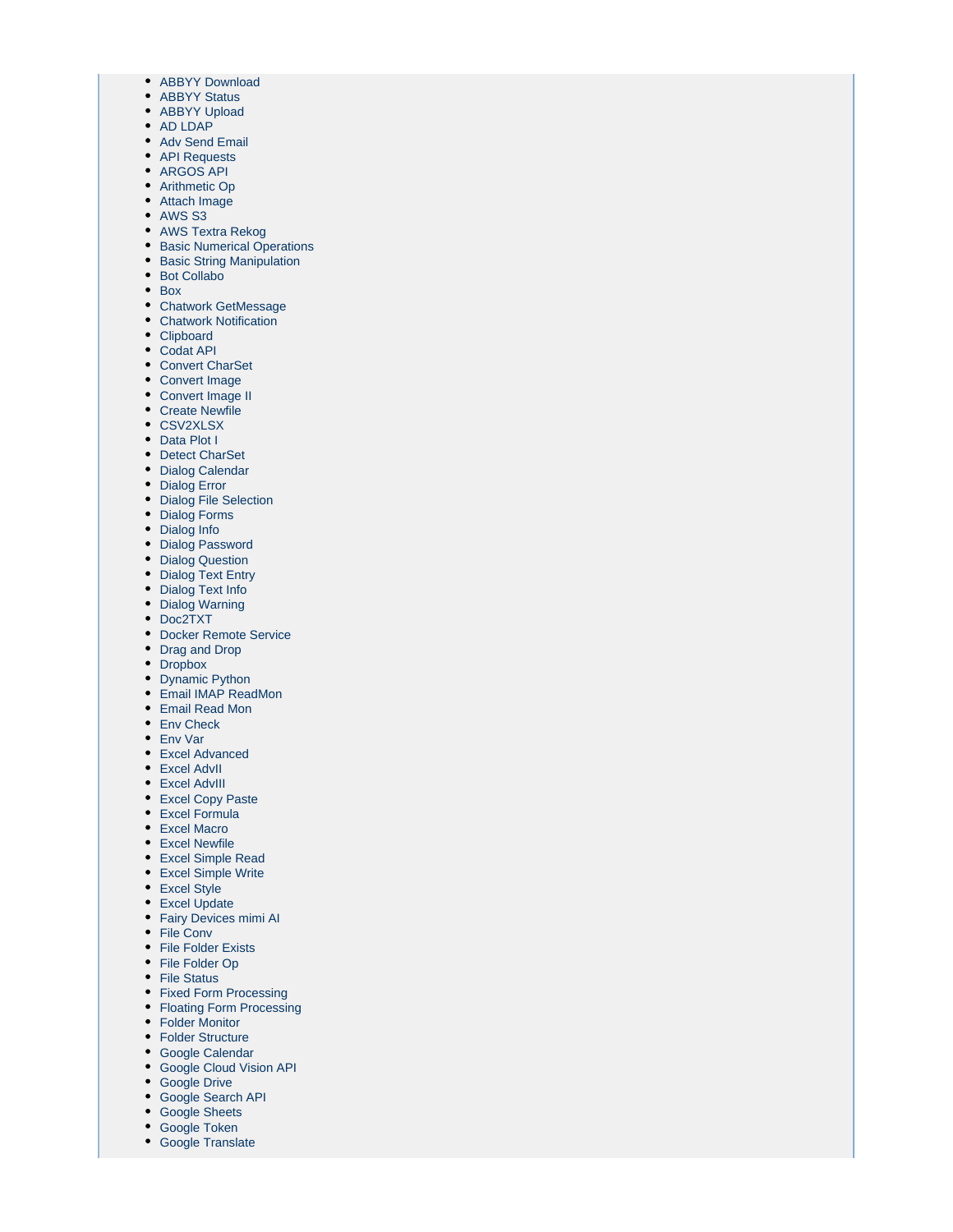- [Google TTS](https://wiki.argos-labs.com/display/RPARELNOTE/Google+TTS)
- [Html Extract](https://wiki.argos-labs.com/display/RPARELNOTE/Html+Extract)
- [HTML Table](https://wiki.argos-labs.com/display/RPARELNOTE/HTML+Table)
- [IBM Speech to Text](https://wiki.argos-labs.com/display/RPARELNOTE/IBM+Speech+to+Text)
- [IBM Visual Recognition](https://wiki.argos-labs.com/display/RPARELNOTE/IBM+Visual+Recognition)
- [JSON Select](https://wiki.argos-labs.com/display/RPARELNOTE/JSON+Select)
- [JSON to from CSV](#page-0-0)
- [LINE Notify](https://wiki.argos-labs.com/display/RPARELNOTE/LINE+Notify)
- [MongoDB](https://wiki.argos-labs.com/display/RPARELNOTE/MongoDB)
- [MQTT Publisher](https://wiki.argos-labs.com/display/RPARELNOTE/MQTT+Publisher)
- [MS Azure Text Analytics](https://wiki.argos-labs.com/display/RPARELNOTE/MS+Azure+Text+Analytics)
- [MS Word Extract](https://wiki.argos-labs.com/display/RPARELNOTE/MS+Word+Extract)
- [NAVER OCR](https://wiki.argos-labs.com/display/RPARELNOTE/NAVER+OCR)
- [Newuser-SFDC](https://wiki.argos-labs.com/display/RPARELNOTE/Newuser-SFDC) • [Oracle SQL](https://wiki.argos-labs.com/display/RPARELNOTE/Oracle+SQL)
- [Outlook](https://wiki.argos-labs.com/display/RPARELNOTE/Outlook)
- [Outlook Email](https://wiki.argos-labs.com/display/RPARELNOTE/Outlook+Email)
- [PANDAS I](https://wiki.argos-labs.com/display/RPARELNOTE/PANDAS+I)
- [pandas II](https://wiki.argos-labs.com/display/RPARELNOTE/pandas+II)
- [pandas III](https://wiki.argos-labs.com/display/RPARELNOTE/pandas+III)
- [PANDAS profiling](https://wiki.argos-labs.com/display/RPARELNOTE/PANDAS+profiling)
- [Parsehub](https://wiki.argos-labs.com/display/RPARELNOTE/Parsehub)
- [Password Generate](https://wiki.argos-labs.com/display/RPARELNOTE/Password+Generate)
- [Path Manipulation](https://wiki.argos-labs.com/display/RPARELNOTE/Path+Manipulation)
- [PDF2Doc](https://wiki.argos-labs.com/display/RPARELNOTE/PDF2Doc)
- [PDF2Table](https://wiki.argos-labs.com/display/RPARELNOTE/PDF2Table)
- [PDF2TXT](https://wiki.argos-labs.com/display/RPARELNOTE/PDF2TXT)
- [PDF Miner](https://wiki.argos-labs.com/display/RPARELNOTE/PDF+Miner)
- [PDF SplitMerge](https://wiki.argos-labs.com/display/RPARELNOTE/PDF+SplitMerge)
- [PostgreSQL](https://wiki.argos-labs.com/display/RPARELNOTE/PostgreSQL)
- [PowerShell](https://wiki.argos-labs.com/display/RPARELNOTE/PowerShell)
- [PPTX Template](https://wiki.argos-labs.com/display/RPARELNOTE/PPTX+Template)
- [Print 2 Image](https://wiki.argos-labs.com/display/RPARELNOTE/Print+2+Image)
- [Python Selenium](https://wiki.argos-labs.com/display/RPARELNOTE/Python+Selenium)
- [QR Generate](https://wiki.argos-labs.com/display/RPARELNOTE/QR+Generate)
- [QR Read](https://wiki.argos-labs.com/display/RPARELNOTE/QR+Read)
- [Regression](https://wiki.argos-labs.com/display/RPARELNOTE/Regression)
- [Rename File](https://wiki.argos-labs.com/display/RPARELNOTE/Rename+File)
- [REST API](https://wiki.argos-labs.com/display/RPARELNOTE/REST+API)
- [Rossum](https://wiki.argos-labs.com/display/RPARELNOTE/Rossum)
- [Running GAS](https://wiki.argos-labs.com/display/RPARELNOTE/Running+GAS)
- [Scrapy Basic](https://wiki.argos-labs.com/display/RPARELNOTE/Scrapy+Basic)
- [Screen Capture](https://wiki.argos-labs.com/display/RPARELNOTE/Screen+Capture)
- [Screen Recording START](https://wiki.argos-labs.com/display/RPARELNOTE/Screen+Recording+START)
- [Screen Recording STOP](https://wiki.argos-labs.com/display/RPARELNOTE/Screen+Recording+STOP)
- [Screen Snipping](https://wiki.argos-labs.com/display/RPARELNOTE/Screen+Snipping)
- [Seaborn Plot](https://wiki.argos-labs.com/display/RPARELNOTE/Seaborn+Plot)
- [SharePoint](https://wiki.argos-labs.com/display/RPARELNOTE/SharePoint)
- [Simple SFDC](https://wiki.argos-labs.com/display/RPARELNOTE/Simple+SFDC)
- [Slack](https://wiki.argos-labs.com/display/RPARELNOTE/Slack)
- [Sort CSV](https://wiki.argos-labs.com/display/RPARELNOTE/Sort+CSV)
- [Speed Test](https://wiki.argos-labs.com/display/RPARELNOTE/Speed+Test)
- $\bullet$  [SQL](https://wiki.argos-labs.com/display/RPARELNOTE/SQL)
- [SQLite](https://wiki.argos-labs.com/display/RPARELNOTE/SQLite)
- [SSH Command](https://wiki.argos-labs.com/display/RPARELNOTE/SSH+Command)
- [SSH Copy](https://wiki.argos-labs.com/display/RPARELNOTE/SSH+Copy)
- [String Manipulation](https://wiki.argos-labs.com/display/RPARELNOTE/String+Manipulation)
- [String Similarity](https://wiki.argos-labs.com/display/RPARELNOTE/String+Similarity)
- [Svc Check](https://wiki.argos-labs.com/display/RPARELNOTE/Svc+Check)
- [Sys Info](https://wiki.argos-labs.com/display/RPARELNOTE/Sys+Info)
- [Telegram](https://wiki.argos-labs.com/display/RPARELNOTE/Telegram)
- [Tesseract](https://wiki.argos-labs.com/display/RPARELNOTE/Tesseract)
- [Text Read](https://wiki.argos-labs.com/display/RPARELNOTE/Text+Read)
- [Text Write](https://wiki.argos-labs.com/display/RPARELNOTE/Text+Write)
- [Time Diff](https://wiki.argos-labs.com/display/RPARELNOTE/Time+Diff)
- [Time Stamp](https://wiki.argos-labs.com/display/RPARELNOTE/Time+Stamp)
- [Web Extract](https://wiki.argos-labs.com/display/RPARELNOTE/Web+Extract)
- [Windows Op](https://wiki.argos-labs.com/display/RPARELNOTE/Windows+Op)
- [Windows Screen Lock](https://wiki.argos-labs.com/display/RPARELNOTE/Windows+Screen+Lock)
- [Word2PDF](https://wiki.argos-labs.com/display/RPARELNOTE/Word2PDF)
- [Word2TXT](https://wiki.argos-labs.com/display/RPARELNOTE/Word2TXT)
- [Work Calendar](https://wiki.argos-labs.com/display/RPARELNOTE/Work+Calendar)